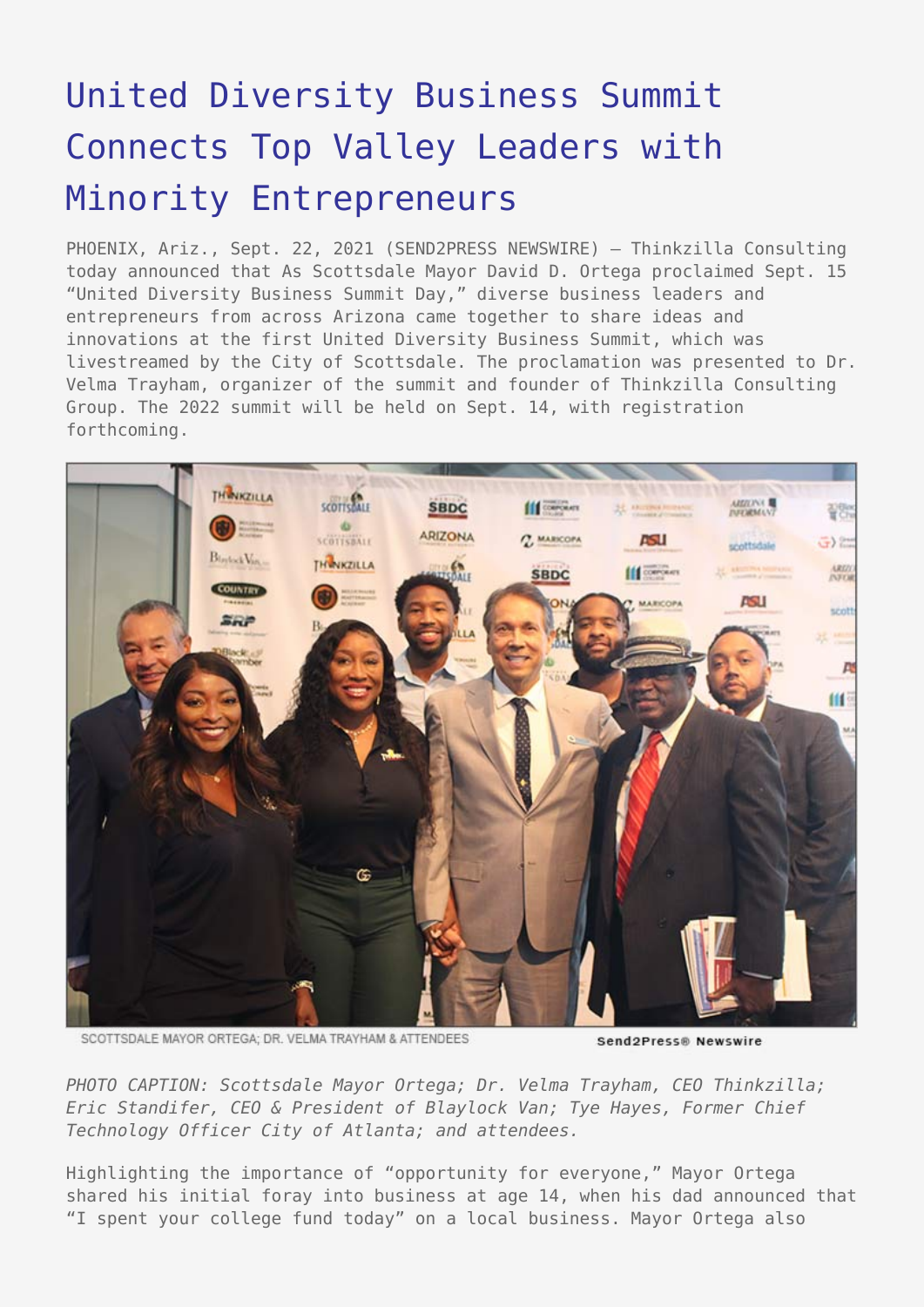proudly shared two key accomplishments: establishing an anti-discrimination ordinance within his first two months in office and formalizing an agreement with the local school district and Scottsdale Community College to support educational health and attainment.

The programming for the summit was presented by [Thinkzilla Consulting Group](http://www.thinkzillaconsulting.com/) fulfilling its mission to help organizations create positive economic impact through cultural diversity. The only firm in the state of Arizona that combines program management resources with deep DE&I expertise, a network of thousands of minority-led business suppliers, and full service marketing capabilities. The theme of the all-day summit was "Enhancing the Entrepreneurial Ecosystem," and it was designed as a recovery mechanism to grow small and medium businesses and provide opportunities to support diversification and inclusion initiatives.



SCOTTSDALE MAYOR ORTEGA AND DR. VELMA TRAYHAM

Send2Press® Newswire

*PHOTO CAPTION: Dr. Velma Trayham (right) and Scottsdale Mayor Ortega (left).*

"The first annual United Diversity Business Summit was a transformative day filled with innovative and dynamic programming, purpose-driven and visionoriented entrepreneurs and business owners and illuminating and inspiring keynote speakers. We couldn't have asked for more," said Dr. Velma Trayham, CEO of Thinkzilla Consulting Group. "We look forward to introducing even more programs that enhance the ecosystem for small businesses and diverse entrepreneurs."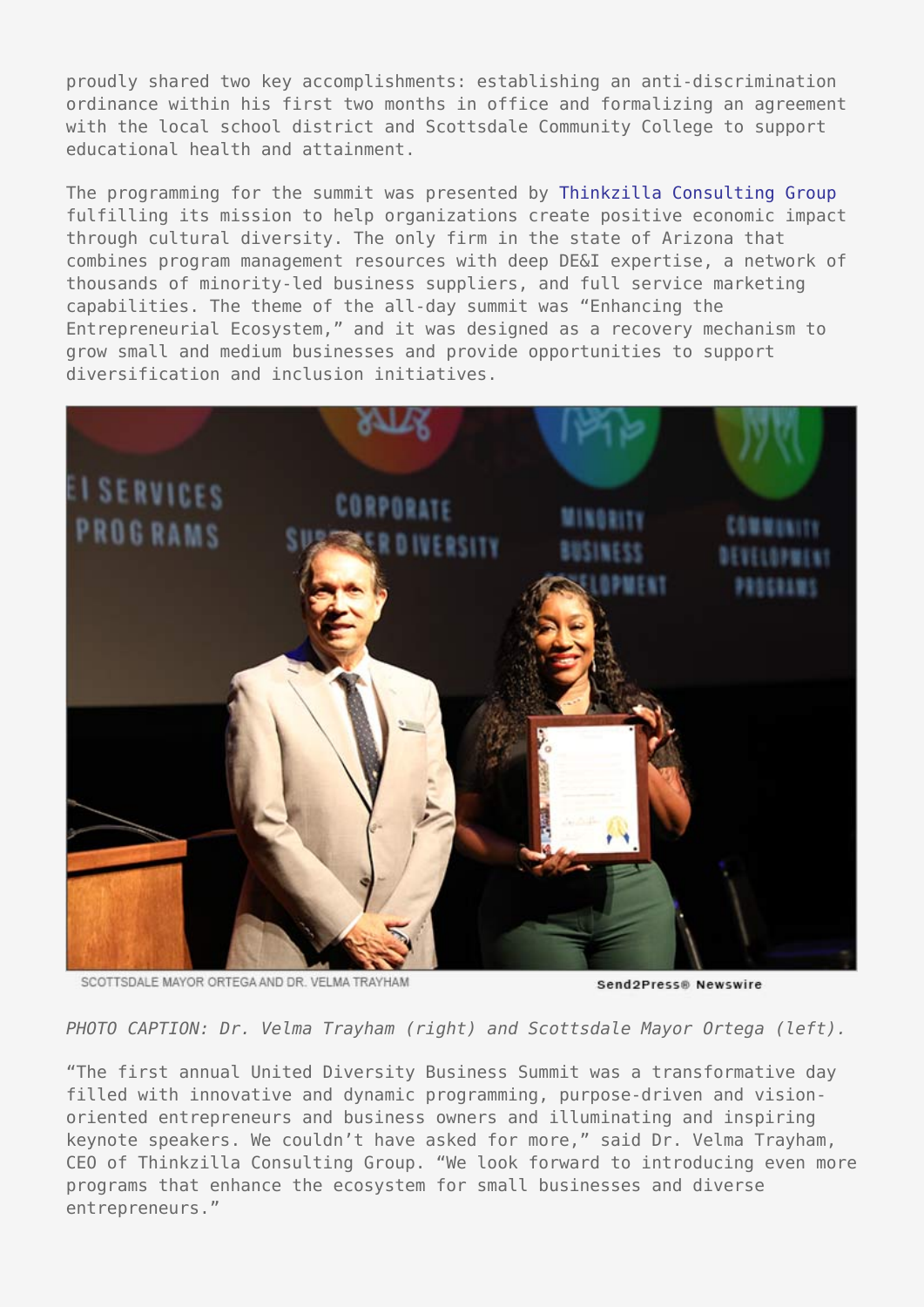At the United Diversity Business Summit, Thinkzilla launched a new diversity, equity and inclusion assessment for businesses:

<https://thinkzillaconsulting.com/dei-assessment/>. The assessment was developed to help more organizations evaluate their efforts to create a sustainable diverse, equitable and inclusive culture, gathering data-driven insights and then identifying new opportunities and strategic planning around DE&I. Trayham invited companies of all sizes interested in making diversity, equity and inclusion "the core of your business values" to move forward with the assessment.



SCOTTSDALE MAYOR ORTEGA

Send **Press®** Newswire

*PHOTO CAPTION: Scottsdale Mayor Ortega.*

The event programming addressed critical topics that directly impact minority business owners and entrepreneurs. Chris Camacho, president and CEO, Greater Phoenix Economic Council, led a conversation on "The Road to Economic Recovery" that shared innovative business practices and pivot techniques that empower innovation in entrepreneurship. Marcy Tibbs, financial specialist with Country Financial, hosted, "Taking Control: Financial Challenges Women Face," addressing the importance of credit and maximizing social security benefits to help women strengthen their financial futures. Robin Reed, president, and CEO of the Black Chamber of Arizona delivered a powerful keynote presentation on scaling a successful business venture. Through these workshops, speakers highlighted innovative approaches and best practices that corporations and entrepreneurs could employ to enhance economic diversity.